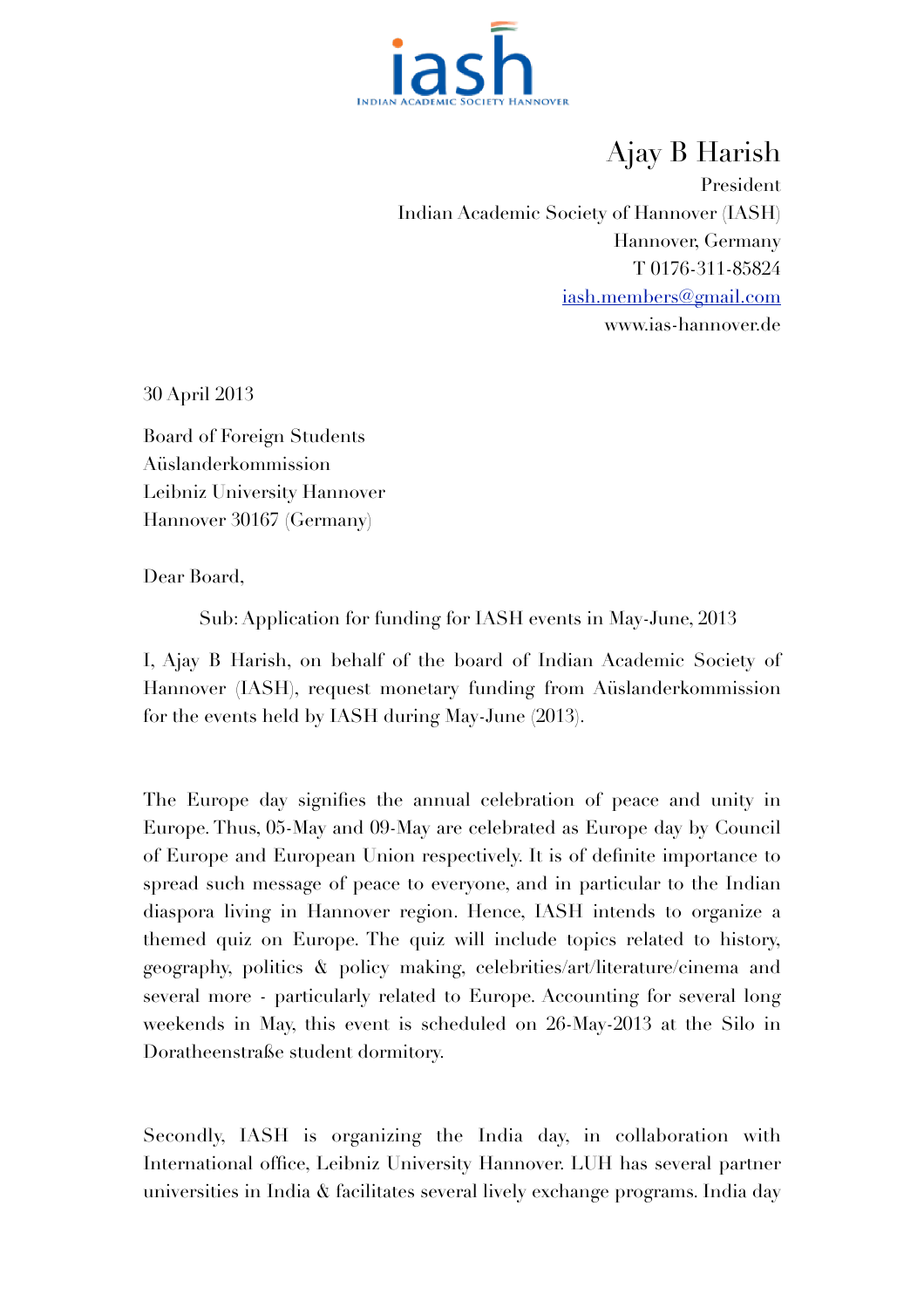acts as a forum for exchange of views and experience from India (& of Germany for Indian visitors). An award is also given to two individuals (one youth) who have fostered Indo-German collaborations. This year the event is held on 14-June-2013.

Enclosed along is the detailed information about IASH, the two events (with proposed budget) for which funding is requested. The total budget requested for both the events is €985. All the above events of IASH shall be duly publicised in LUH, student dorms and on the internet. These events are free and open to all.

On behalf of the board and members of IASH, I kindly request you to consider our proposal for funding. We very much look forward to a positive response. We look forward for a mutually beneficial co-operation between IASH and the Aüslanderkommission.

Sincerely

Ajay B Harish

(On behalf of IASH board)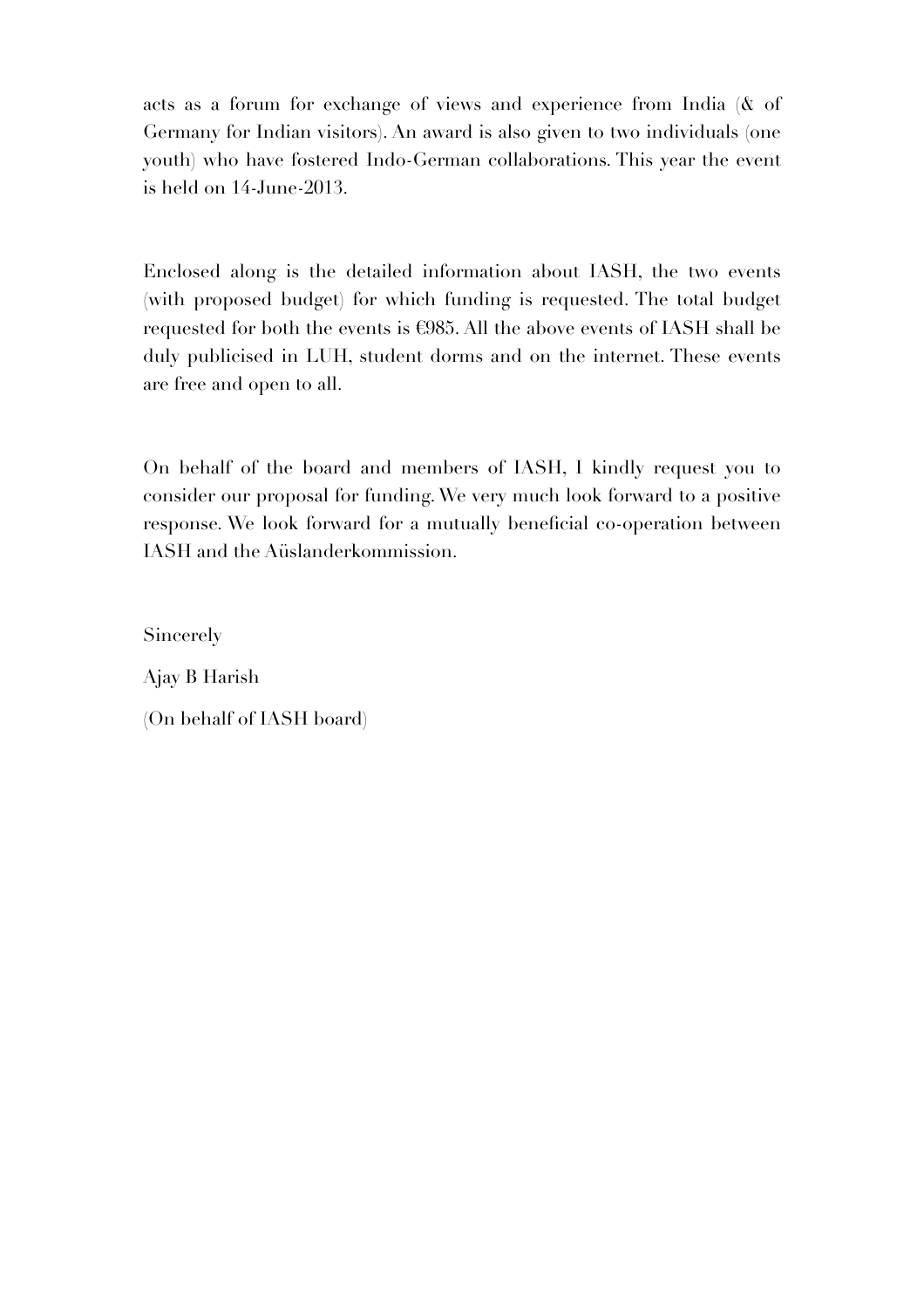IASH was founded in late 2011 by a group of people who came together to discuss Indo-German issues. By the end of 2012, IASH became a more wellknit group with a board to organize events of IASH. Today, among its members an IASH board was constituted. The board inclusive of president, two vice-presidents, treasurer, webmaster & webteam, and sitting members share the responsible for the organization of events & issues related to finances etc.

The goal of IASH is to bring together the Indian subcontinent diaspora (and those interested in Indian cultures) living in the Hannover region. IASH also provides a forum for the community to celebrate Indian festivals, discussion forum on issues related to Indian & Indo-German aspects. IASH events are also motivated towards helping the Indian community living here to integrate into the German society. Last but not the least, IASH also provides a forum for professional networking among the community members.

IASH events are held at least once every month. The events are generally held on one of the Sundays (with exceptions). The events are announced on both the FB page and on the IASH website atleast 2-3 weeks in advance. During the annual event of IASH a brief outlook towards events and tentative dates for the upcoming year are already provided. Events that have (monetary or other forms of) funded by university (and its organizations) are duly publicized in the University and student dorm notice boards. Till date, we have hosted our events at the International office, Silo at Dorotheenstraße student dorm, Hall in Conti campus, Hall in Lodyweg student dorm, to name a few.

The events of IASH, as of today, are free of cost and open to one & all. Everyone with an interest in Indian subcontinent and its cultural heritage are welcome to participate in the events of IASH. The cooking and yoga workshops, Easter celebration etc during the previous events demonstrates that everyone is welcome. IASH events provide a unique intercultural experience. LUH also has several exchange programs with Universities in India. Events of IASH shall provide an opportunity to know more about these exchange programs through its members. IASH events also include discussions on various aspects of interest to India, Germany and Indo-German relationships. This would provide a platform to enhance ones knowledge on these issues.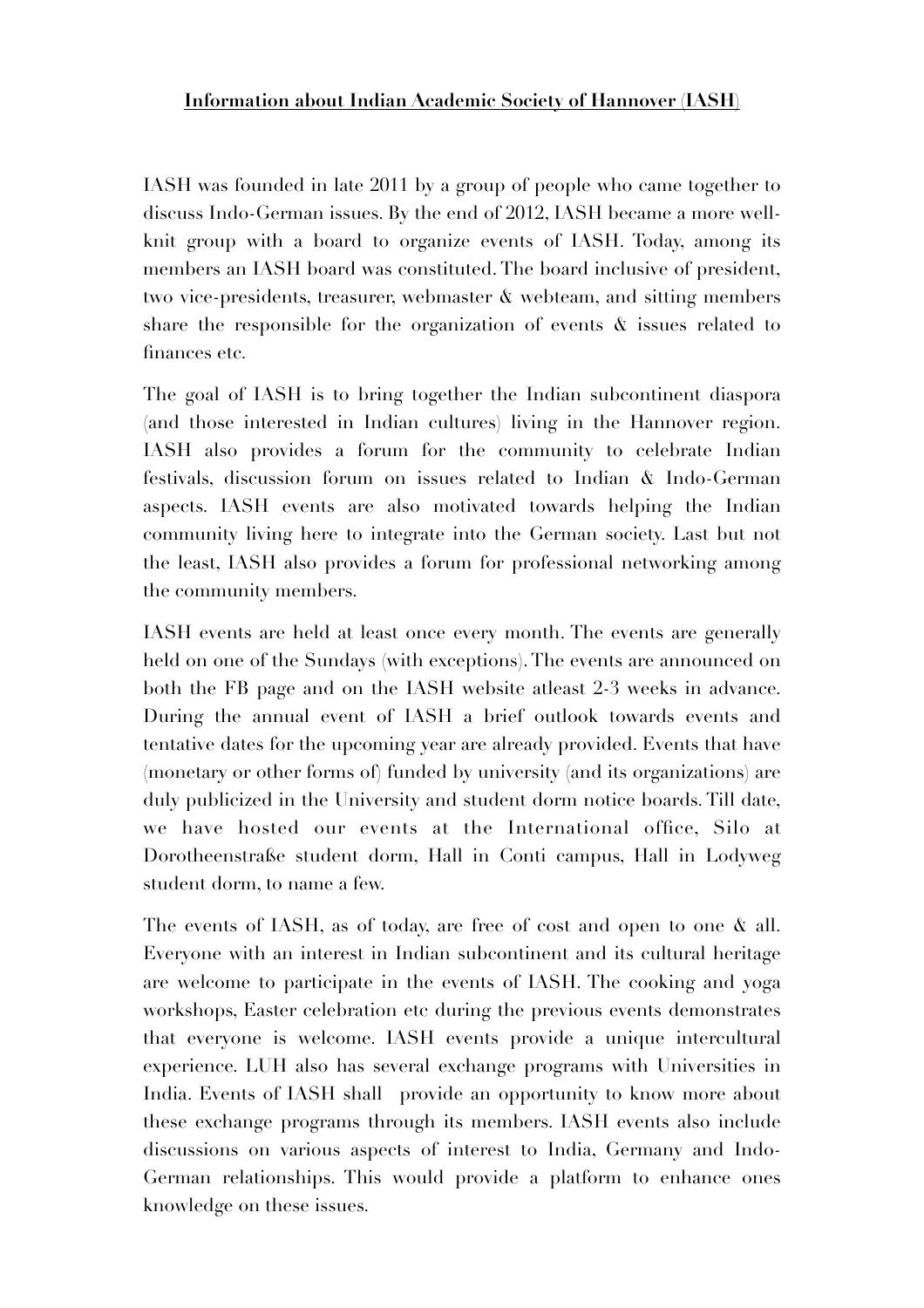## **Event 1: Europa Quiz**

**Date:** 25-May-2013

**Time:** 16:00 - 18:00h

**Location:** Silo, Doratheenstrasse student dormitory

#### **Estimated attendance:** 60-70

**Motivation:** The Europe day signifies the annual celebration of peace and unity in Europe. Thus, 05-May and 09-May are celebrated as Europe day by Council of Europe and European Union respectively. The motivation for such a theamed quiz event is to spread the message of Europe day across.

#### **Structure of the event:**

The event will be held in two rounds:

- (1) Preliminary quiz: A short written preliminary quiz will be conducted starting at 16:00. The preliminary screening is an individual quiz. The top 10 scorers will be selected for the next round (Main quiz). The written quiz will include few multiple choice questions as well.
- (2) Main quiz: The selected 10 members are divided into 5 teams of 2 each by draw of numbers. About 10 rounds of quiz will be held with one team being eliminated during each round after round 6.

**Topics:** The quiz will cover topics related to Europe - spanning from hisotry, geography, arts, science, culture, music, sports, business etc.

**Publicity:** The event will be advertised, like usual, on the IASH website and FB page/groups. The event shall also be publicised on the university & student dorm notice boards, Stud IP and international office newsletter.

Prizes: The participants with the highest points after 10 rounds will be declared winner and the subsequent team as runner up. Both teams will be awarded attractive prices. First prize is probably tickets to Hannover fireworks competition or Opera. Second prize is also supposed to be some discounted ticket or gift card. To keep others interested, we also plan to have small giveaways as audience prizes.

**Snacks:** Between the preliminary and main quiz - quizmaster & team shall correct the preliminary papers. During this break, some Indian snacks and tea shall be served to all participants. The snacks and tea will be prepared by the members of IASH themselves.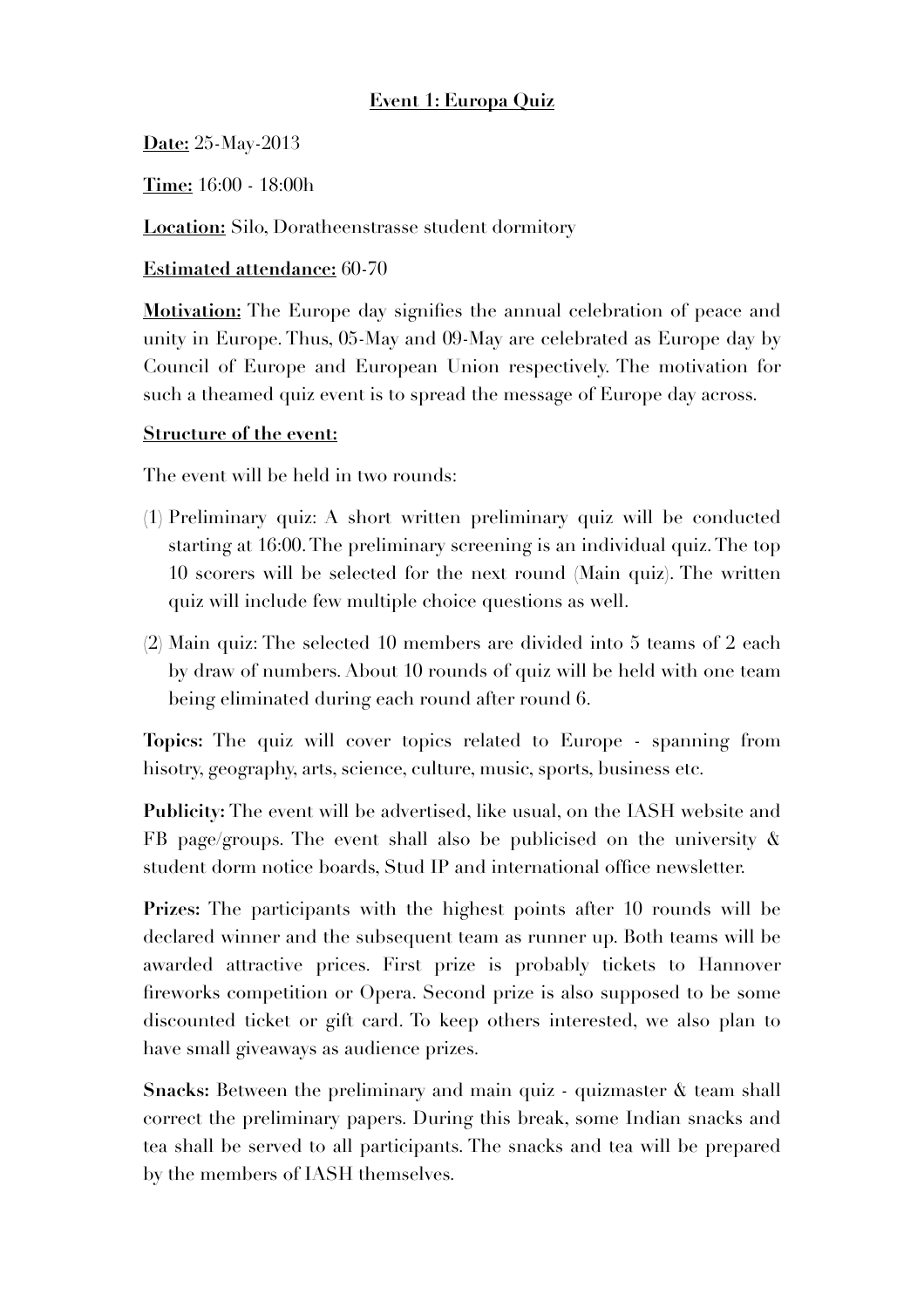### **Event 2: India day at LUH**

**Date:** 14-June-2013

**Time:** 16:00 - 18:30h

**Location:** Lecture hall, Institute of Physics & Mathematics, Appelstrasse

**Estimated attendance:** 100-125

**Motivation:** LUH has several partner universities in India & facilitates lively exchange programs. Visitors from Hanover to India and vice-versa need a day to share their experiences. Such a forum is necessary to inspire and foster such collaborative effort.

The tentative schedule for the event is:

- 1. Welcome and Invocation
- 2. Presentation by Prof. Birgit Glasmacher on visit to IIT Bombay, Kanpur and VIT
- 3. Presentation by students of LUH (Tim Federmann , Dorothea Prill, Merle, Rachael, Arne) who visited IIT Kharagpur, Symbiosis and Anna universities
- 4. Presentation by Prof. Silvia Hermann on visit to IIT Kharagpur
- 5. Dance performance by Ms. Prakruthi. Ms. Prakruthi is an expert in Bharatanatyam form of Indian classical dance. She will be visiting Hamburg & has agreed to provide a performance in Hannover.
- 6. Award of Indo-German partnership for Mr. Wolfgang Hoeltgen and Mr. Rajesh Tiwari (Youth award)
- 7. Presentation about IASH, International office at LUH and vote of thanks by Mr. Bala Ramani

**Publicity:** The event will be advertised, like usual, on the IASH website and FB page/groups. The event shall also be publicised on the university  $\&$ student dorm notice boards, Stud IP and international office newsletter.

**Snacks:** At the end of the event Indian snacks (Samosas) and mango lassi will be served to all. The snacks and lassi will be prepared by the members of IASH themselves.